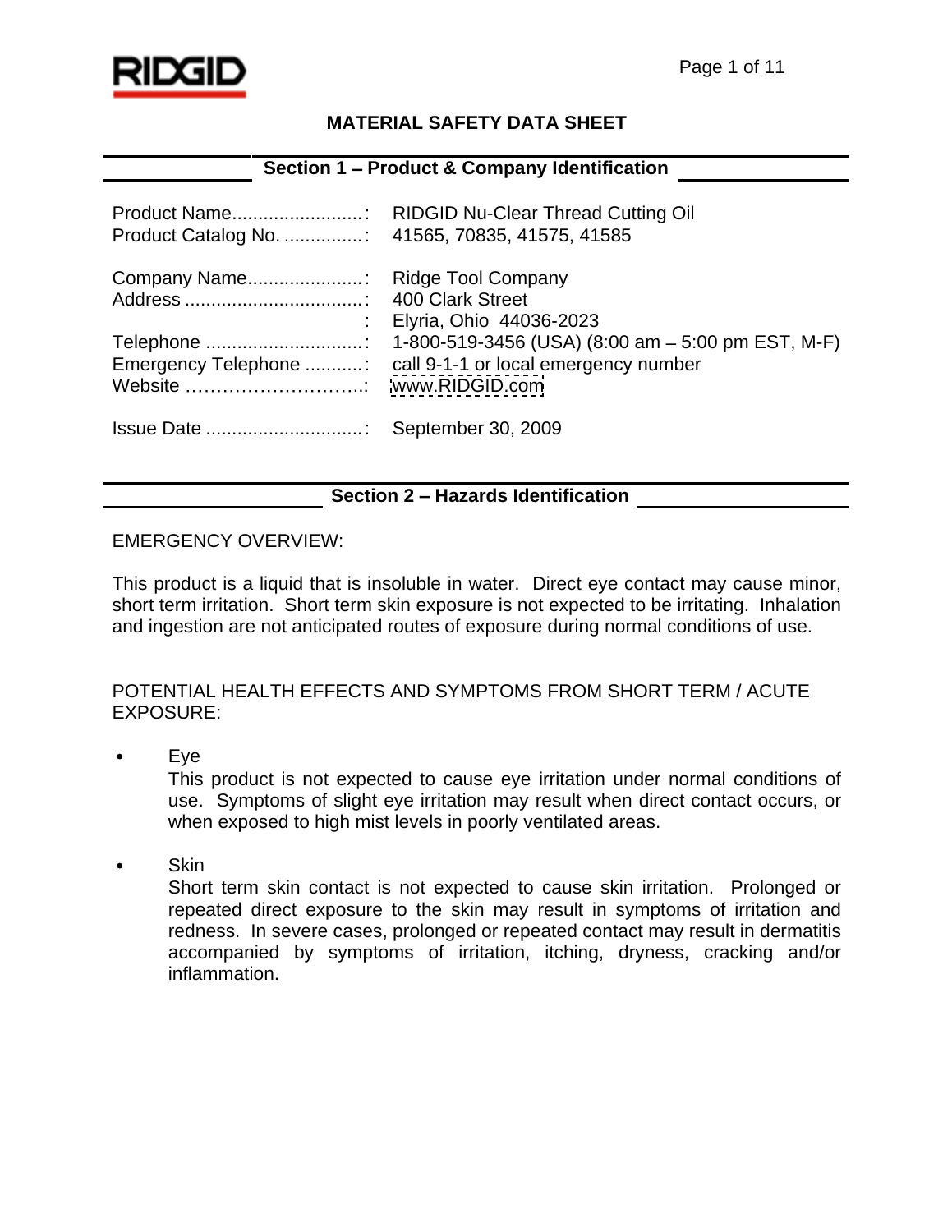

- $\bullet$ Inhalation: with the contract of the contract of the contract of the contract of the contract of the contract of the contract of the contract of the contract of the contract of the contract of the contract of the contract This product has low volatility and so is not expected to cause respiratory tract irritation during normal conditions of use. Exposure to high mist levels in poorly ventilated areas may cause upper respiratory tract irritation and difficulty breathing.
- $\bullet$ Ingestion: Ingestion may cause slight stomach irritation and discomfort.
- Potential Chronic Health Effects No further data known.
- Medical Conditions Aggravated By Exposure:  $\bullet$ No further data known.
- Carcinogenicity: This product is not listed as a known or suspected carcinogen by IARC, OSHA or the NTP.

HMIS RATING:

Health Flammability Reactivity PPE 1 1 0 X

# **Section 3 Composition / Information On Ingredients**

Components listed in this section may contribute to the potential hazards associated with exposure to the concentrate. The product may contain additional non-hazardous or trade secret components.

| Component:                     | <u>CAS #</u> | .<br>$\sim$ $\sim$<br>≒Bv Weiɑ∟ |  |
|--------------------------------|--------------|---------------------------------|--|
| <b>Mineral Oil</b>             | 64742-54-7   |                                 |  |
| <b>Sulfur Additive Package</b> | Mixture      |                                 |  |

## **This product does not contain silicone.**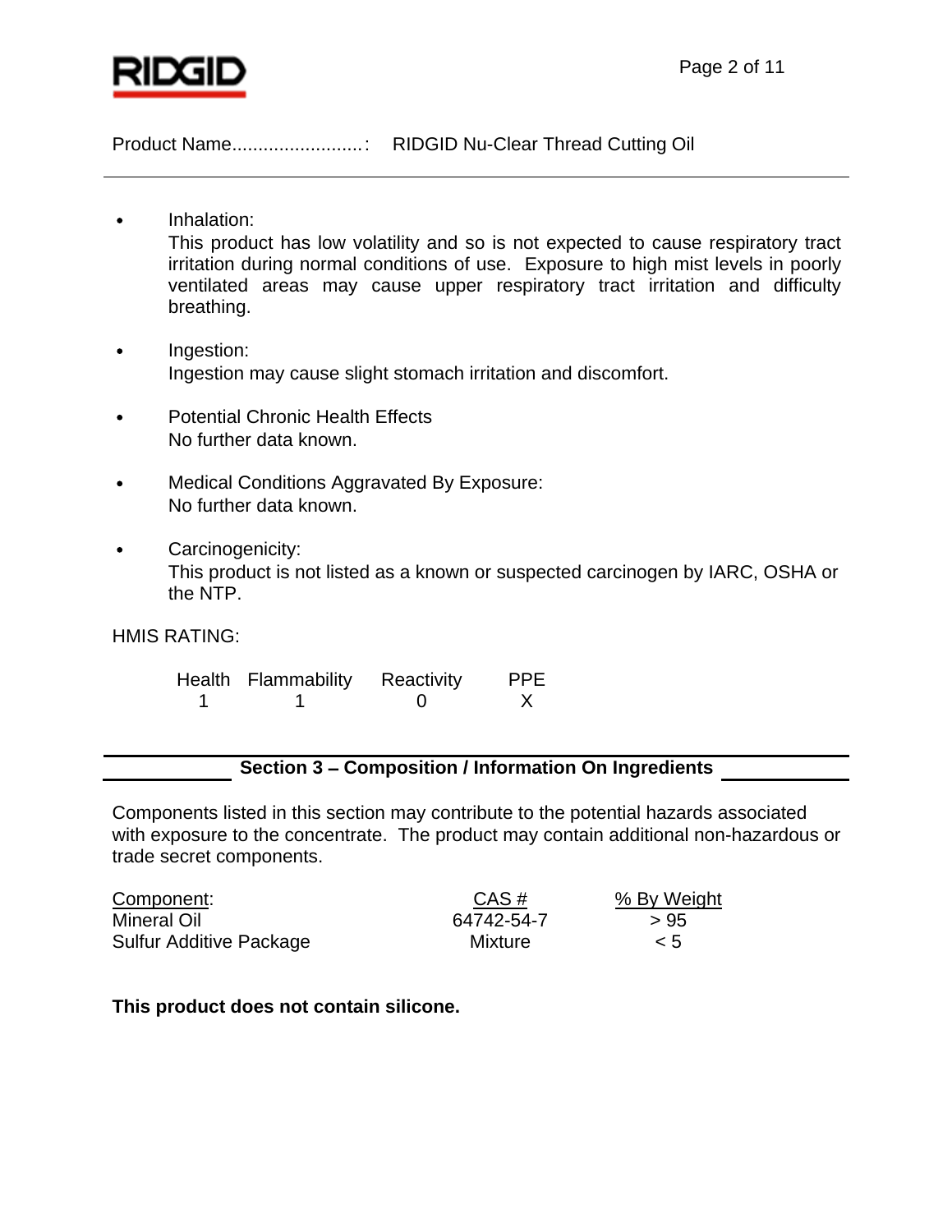

### **Section 4 First Aid Measures**

#### EYE CONTACT:

Upon direct eye contact, hold eyelids open and flush with a steady, gentle stream of water for at least 15 minutes. If irritation is due to exposure to mist or vapors, remove the individual to fresh air. If irritation persists, flush the eyes with clean water until the irritation subsides. If symptoms persist, contact a physician.

#### SKIN CONTACT:

Remove product from the skin by washing with a mild soap and water. Contaminated clothing should be removed to prevent prolonged exposure. If symptoms of exposure persist, contact a physician.

#### INHALATION:

Inhalation is not an expected route of exposure. If respiratory irritation or distress occurs, remove the employee to fresh air. Contact a physician or other medical professional if irritation or distress persists.

#### INGESTION:

If small amounts are ingested, first aid measures are not likely to be necessary. If larger amounts are ingested or if symptoms of ingestion occur, dilute stomach contents with two glasses of water or milk. (NOTE: Do NOT give anything by mouth to an unconscious person.) Do not induce vomiting without medical supervision. If vomiting occurs spontaneously, keep airway clear. If symptoms of ingestion persist, seek medical attention.

## **Section 5 Fire Fighting Measures**

FIRE AND EXPLOSIVE PROPERTIES:

Flashpoint..........................: 385°F Cleveland Open Cup Flammability Limits ............: LEL - N/A UEL - N/A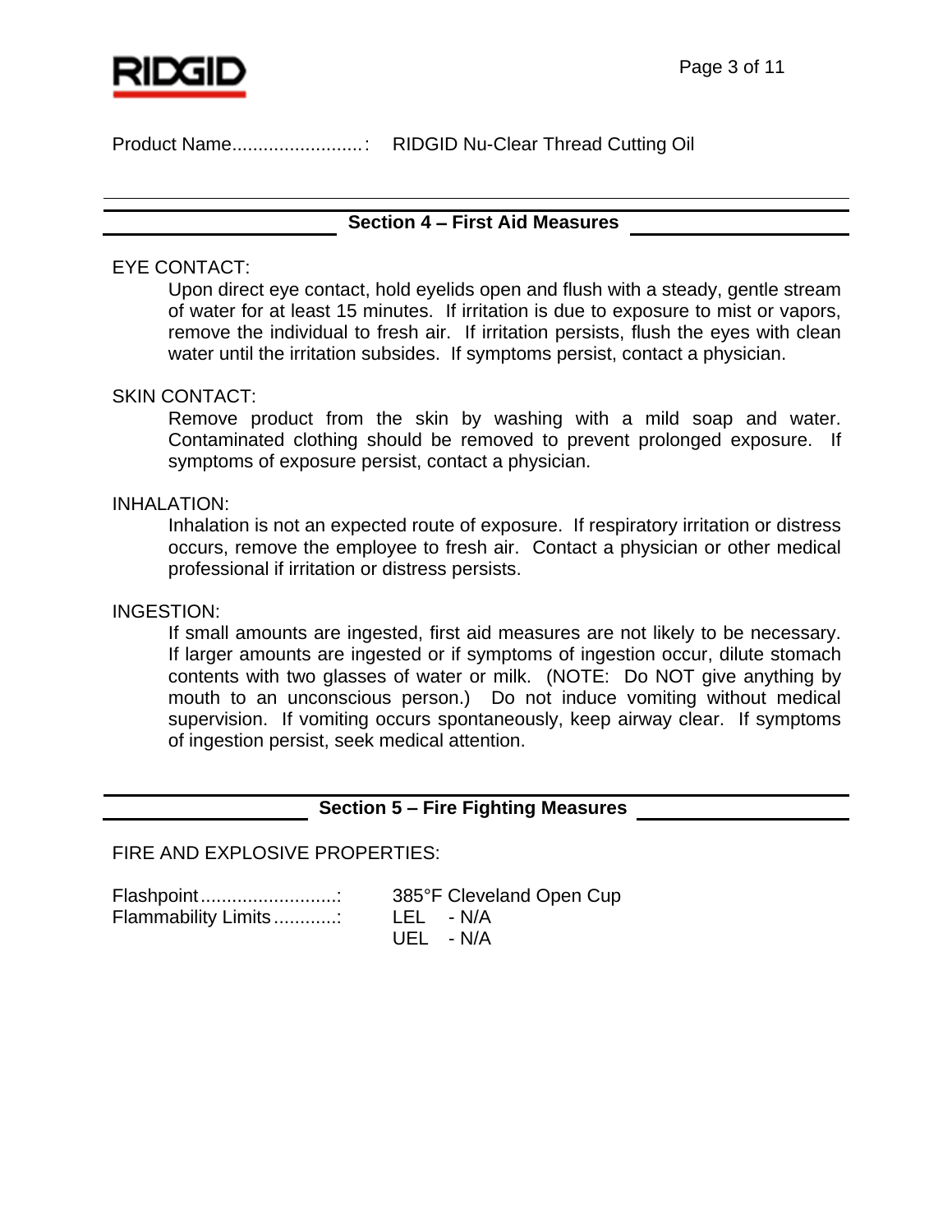

#### EXTINGUISH MEDIA:

In accordance with NFPA guidance, dry chemical, foam or CO2 fire extinguishers are all acceptable. Note that while water fog extinguishers are also acceptable, do NOT apply a direct stream of water onto burning product because it may cause spreading and increase fire intensity.

## UNUSUAL FIRE AND EXPLOSION HAZARDS:

No further data known.

## FIRE-FIGHTING PROCEDURES AND EQUIPMENT:

Emergency responders in the danger area should wear bunker gear and self contained breathing apparatus for fires beyond the incipient stage. See Section 8 of the MSDS for other PPE to be worn as conditions warrant.

## **Section 6 Accidental Release Measures**

#### PERSONAL PRECAUTIONS:

Use personal protection recommended in Section 8.

## ENVIRONMENTAL:

This material is a water pollutant. Do not let spilled or leaking material enter waterways. The contract of the contract of the contract of the contract of the contract of the contract of the contract of the contract of the contract of the contract of the contract of the contract of the contract of the

## CLEAN-UP MEASURES:

Important: As with any spill or leak, before responding, ensure that you are familiar with the potential hazards and recommendations of the MSDS. Appropriate personal protective equipment must be worn.

If possible, safely contain the spill with dikes or other spill response equipment appropriate for petroleum or organic material releases. Take measures to prevent spreading of product. Note that while product will ignite, it will not readily burn. However, as a precaution, eliminate ignition sources. Prevent from entering sewers or waterways. Large volumes may be transferred to an appropriate container for proper disposal. Small volumes or residues may be soaked up with absorbents. Spill response materials should be collected for proper disposal.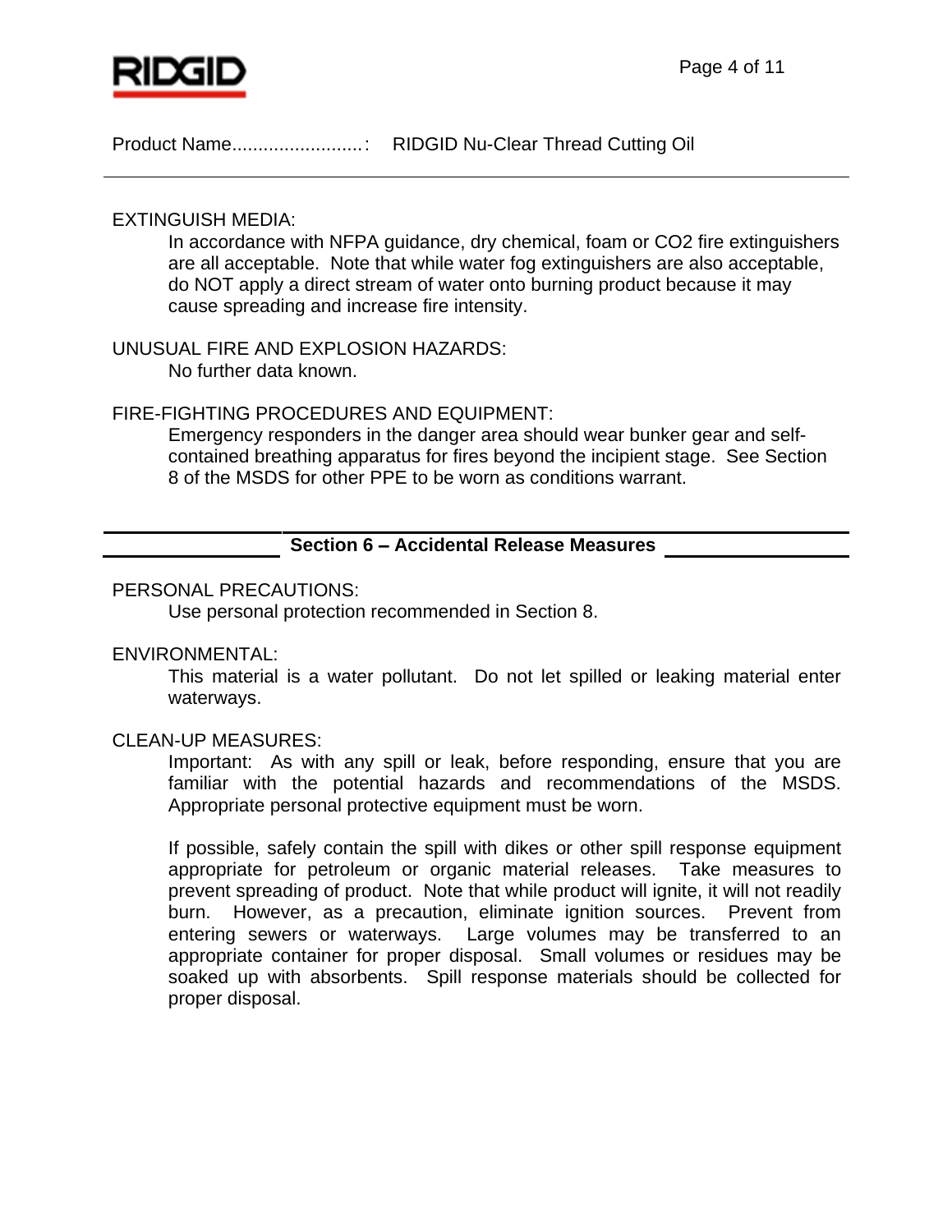

## **Section 7 - Handling And Storage**

HANDLING:

As with any industrial chemical, handle the product in a manner that minimizes exposure to practicable levels. Prior to handling, consult Section 8 of this MSDS to evaluate personal protective equipment needs. Open containers slowly to relieve any pressure. Follow all other standard industrial hygiene practices.

Empty containers may contain product residue. All safety precautions taken when handling this product should also be taken when handling empty drums and containers. Keep containers closed when not in use.

Product residue in empty containers is combustible but will not readily burn. Note, however, that excessive heating or cutting of empty containers may create an ignition source sufficient to start a fire and, in extreme cases, cause an explosion.

STORAGE:

Protect product quality by storing indoors and away from extreme temperatures. Close all containers when not in use.

#### **Section 8 Exposure Controls / Personal Protection**

#### EXPOSURE GUIDELINES:

Component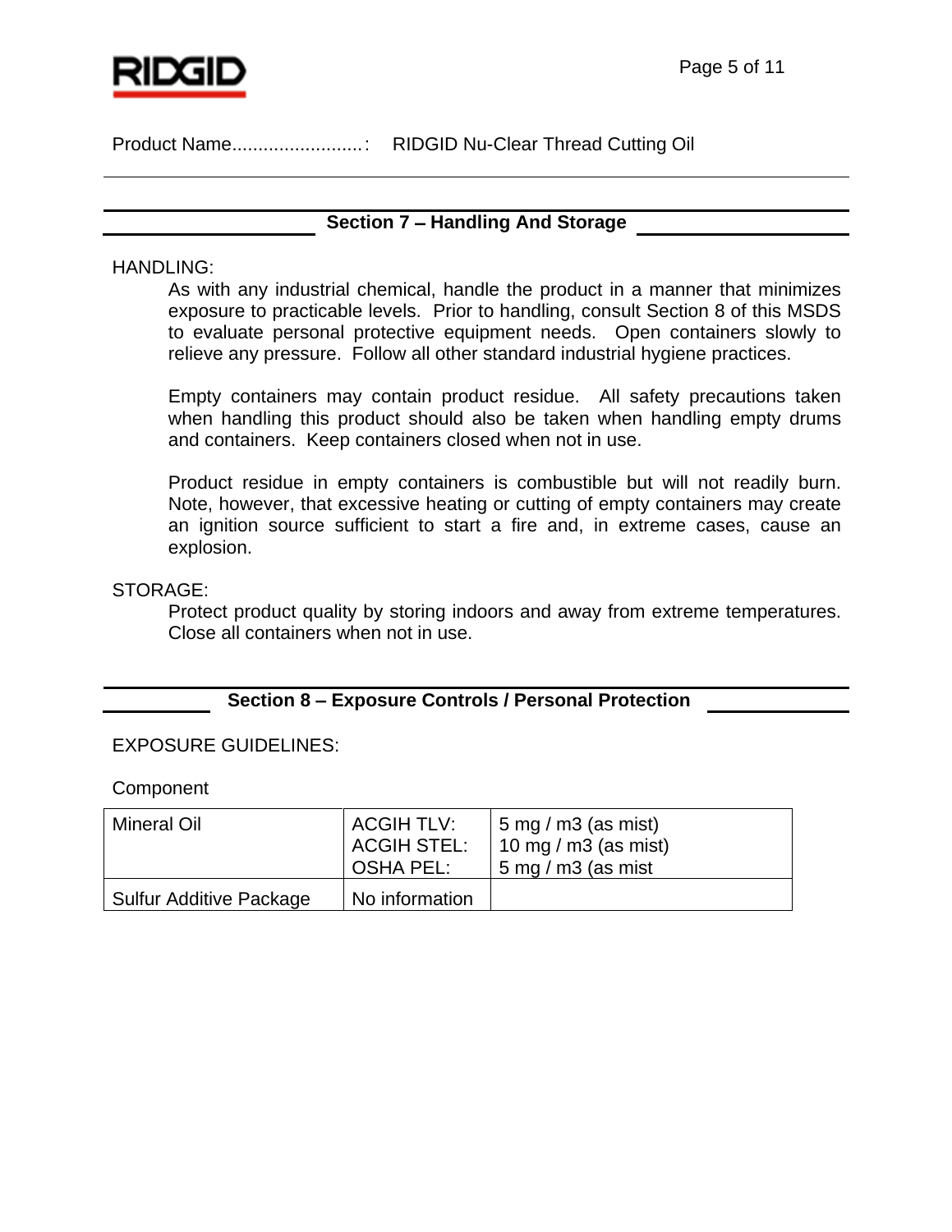

## ENGINEERING CONTROLS:

Normal general ventilation is expected to be adequate. It is recommended that ventilation be designed in all instances to maintain airborne concentrations at lowest practicable levels. Ventilation should, at a minimum, prevent airborne concentrations from exceeding any exposure limits.

The user may wish to refer to 29 CFR 1910.1000(d) (2) and the ACGIH "Threshold Limit Values for Chemical Substances and Physical Agents Biological Exposure Indices" (Appendix C) for the determination of exposure limits of mixtures. An industrial hygienist or similar professional may be consulted to confirm that the calculated exposure limits apply.

## PERSONAL PROTECTIVE EQUIPMENT:

Selection of personal protective equipment should be based upon the anticipated exposure and made in accordance with OSHA's Personal Protective Equipment Standard found in 29 CFR 1910 Subpart I. The following information may be used to assist in PPE selection.

 $\bullet$ Eye Protection

Wear eye protection appropriate to prevent eye exposure. Where splashing is not likely, chemical safety glasses with side shields are recommended. Where splashing may occur, chemical goggles or full face shield is recommended.

 $\bullet$ Skin Protection **Example 2018** Share and the second state of the second state  $\mathbb{R}^n$ 

Gloves are not normally needed during normal conditions of use. If health effects are experienced, oil or chemical resistant gloves such as butyl or nitrile are recommended. Where splashing or soaking is likely, wear oil or chemical resistant clothing to prevent exposure.

Respiratory Protection **Executive Service Contract Contract Contract Contract Contract Contract Contract Contract Contract Contract Contract Contract Contract Contract Contract Contract Contract Contract Contract Contract**  $\bullet$ 

A respirator may be worn to reduce exposure to vapors, dust or mist. Select a NIOSH/MSHA approved respirator appropriate for the type and physical character of the airborne material. A self-contained breathing apparatus is recommended in all situations where airborne contaminant concentration has not been confirmed to be below safe levels. Respirator use should comply with the OSHA Respirator Protection Standard found in 29 CFR 1910.134.

General Hygiene Considerations  $\bullet$ Wash thoroughly after handling.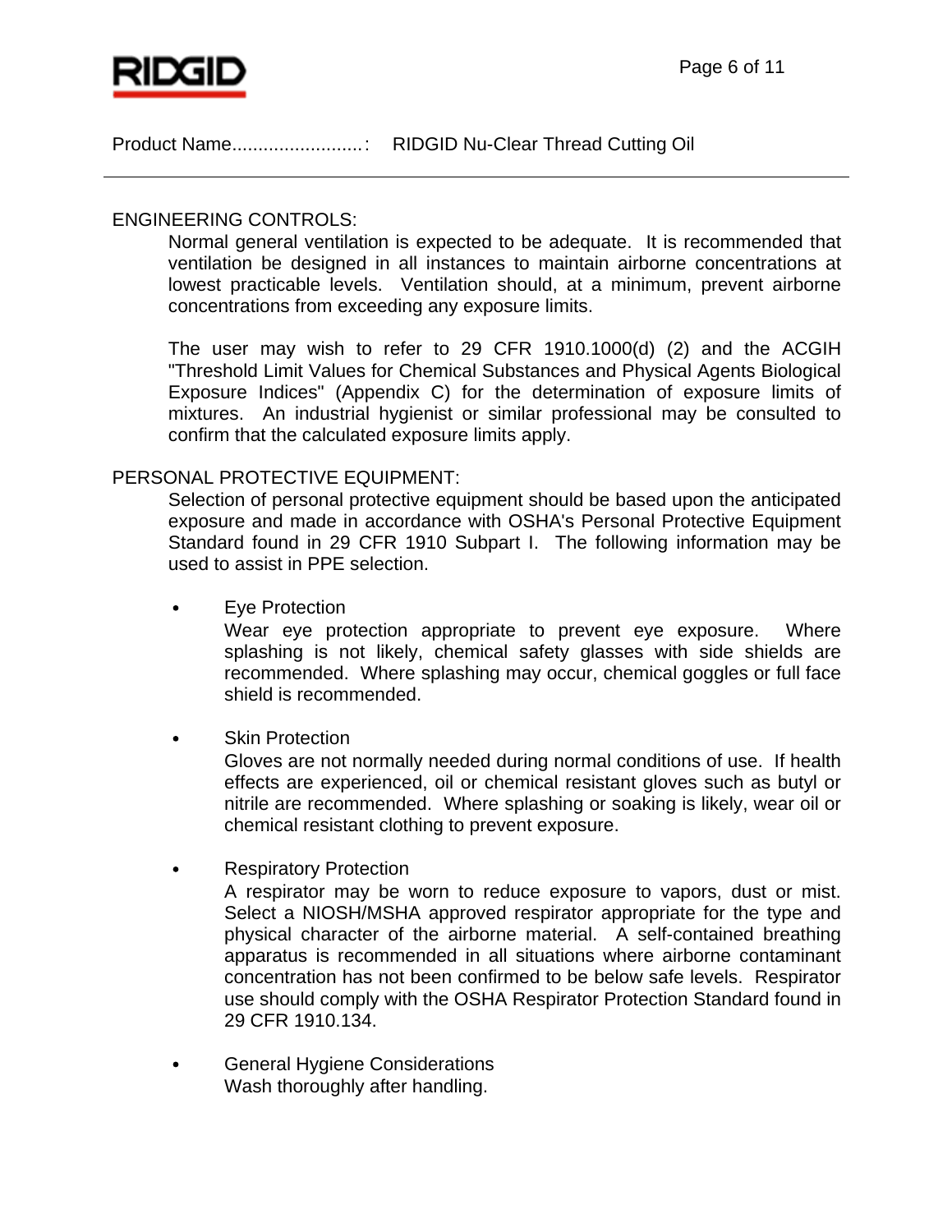

### **Section 9 Physical And Chemical Properties**

| Physical Appearance: : Clear Yellow |  |  |  |
|-------------------------------------|--|--|--|
|                                     |  |  |  |
|                                     |  |  |  |
|                                     |  |  |  |
|                                     |  |  |  |
|                                     |  |  |  |

## **Section 10 - Stability And Reactivity**

#### STABILITY:

This product is stable at room temperature.

#### CONDITIONS TO AVOID:

Avoid contact with incompatible materials and exposure to extreme temperatures.

#### INCOMPATIBLE MATERIALS:

This product is incompatible with strong oxidizing agents.

#### DECOMPOSITION PRODUCTS MAY INCLUDE:

Thermal decomposition products are dependent on combustion conditions. A complex mixture of airborne solid, liquid, particulates and gasses may evolve when the material burns. Combustion by-products may include:

oxides of carbon

oxides of sulfur

incompletely burned hydrocarbons as fumes and smoke

POSSIBILITY OF HAZARDOUS REACTIONS: This product is not expected to polymerize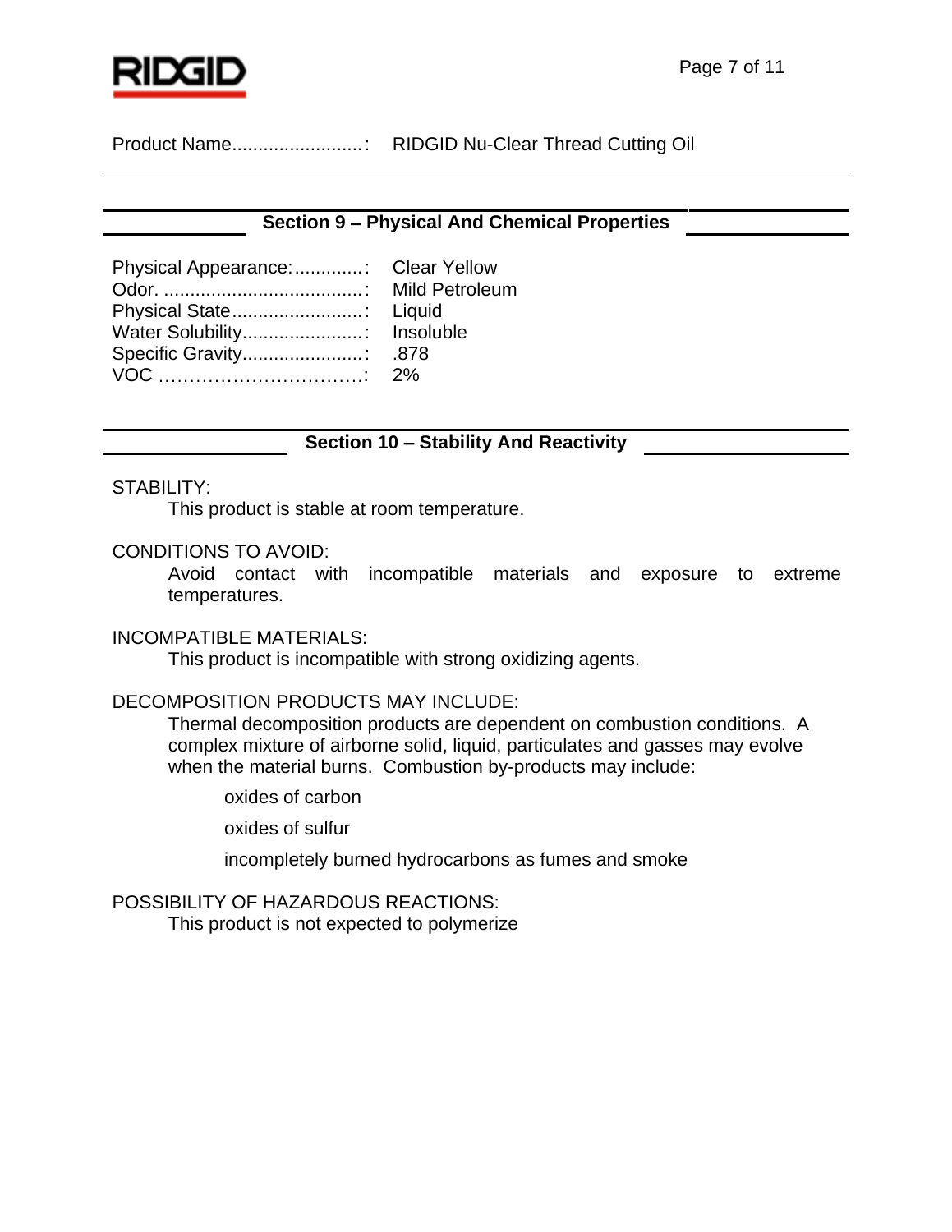

## **Section 11 Toxicological Information**

ACUTE:

 $O$ ral LD<sub>50</sub>: Not determined  $O$ Inhalation  $LC_{50}$ : Not determined

CHRONIC: No further toxicological data known.

SENSITIZATION: No further toxicological data known.

REPRODUCTIVE EFFECTS: No further toxicological data known.

TERATOGENIC EFFECTS: No further toxicological data known.

MUTAGENICITY: No further toxicological data known.

SYNERGISTIC MATERIALS: No further toxicological data known.

CARCINOGENICITY: This product is not listed as a known or suspected carcinogen by IARC, OSHA or the NTP.

# **Section 12 - Ecological Information**

## ECOTOXICOLOGICAL INFORMATION:

This product has not been evaluated for ecotoxicity. Aswith any industrial chemical, exposure to the environment should be prevented and minimized wherever possible.

## ENVIRONMENTAL FATE:

The degree of biodegradability and persistence of this product has not been determined.

VOC CONTENT:

2%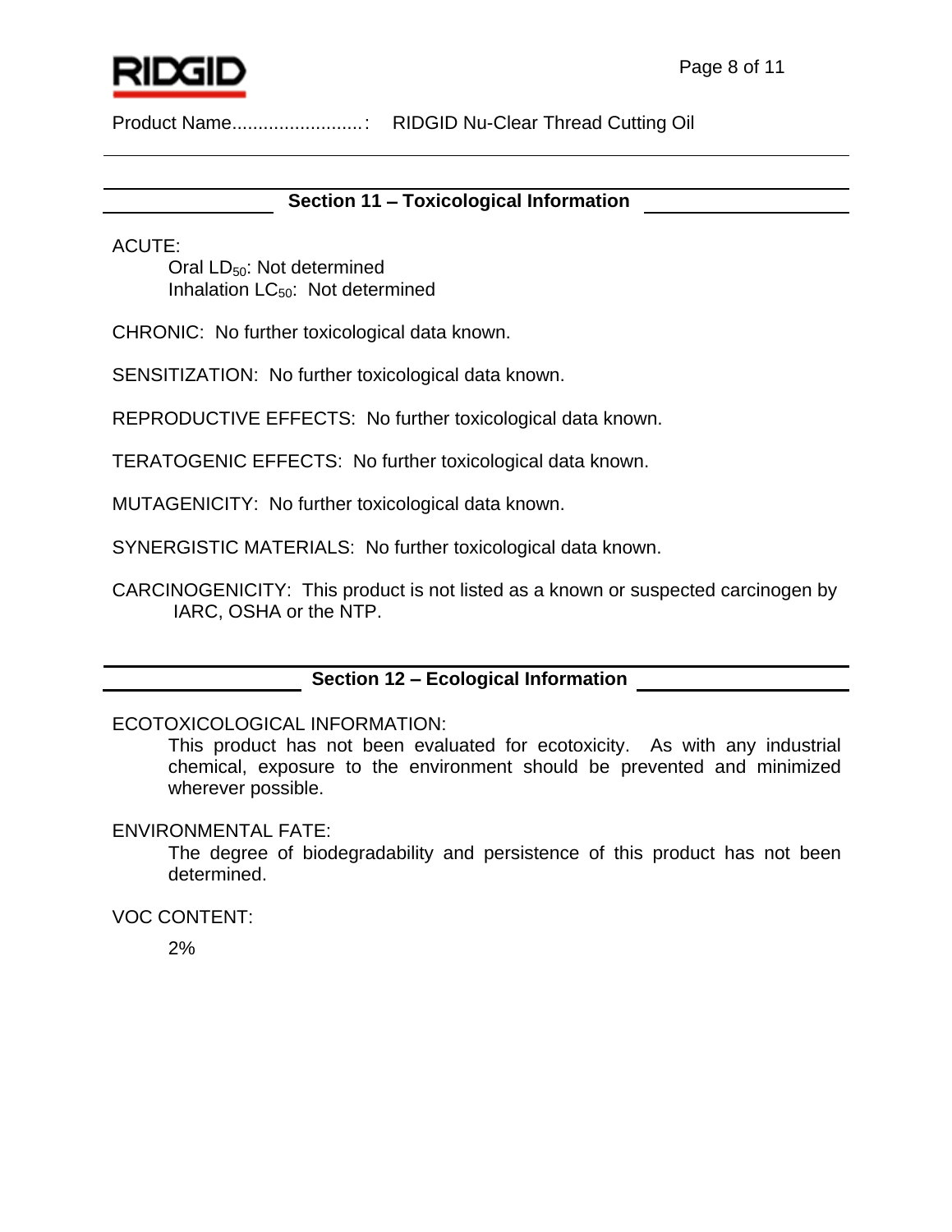

#### **Section 13 - Disposal Consideration**

WASTE DISPOSAL:

Ensure that collection, transport, treatment and disposal of waste product and containers complies with all applicable laws and regulations. Note that use, mixture, processing or contamination of the product may cause the material to be classified as a hazardous waste. It is the responsibility of the product user or owner to determine at the time of disposal whether the product is regulated as a hazardous waste.

## **Section 14 Transportation Information**

U.S. DOT HAZARDOUS MATERIAL INFORMATION: Not DOT regulated.

CANADA TRANSPORT OF DANGEROUS GOODS: This material is not TDG regulated.

**Section 15 - Regulatory Information** 

FEDERAL REGULATIONS:

SARA 313:

This product contains NONE of the substances subject to the reporting requirements of Section 313 of Title III of the Superfund Amendments and Reauthorization Act of 1986 and 40 CFR Part 372.

#### CLEAN WATER ACT:

This product contains mineral oil and is subject to regulation by Section 311 of the Clean Water Act and the Oil Pollution Act. Releases of the product into or leading to surface waters must be reported to the National Response Center at 1-800-424-8802.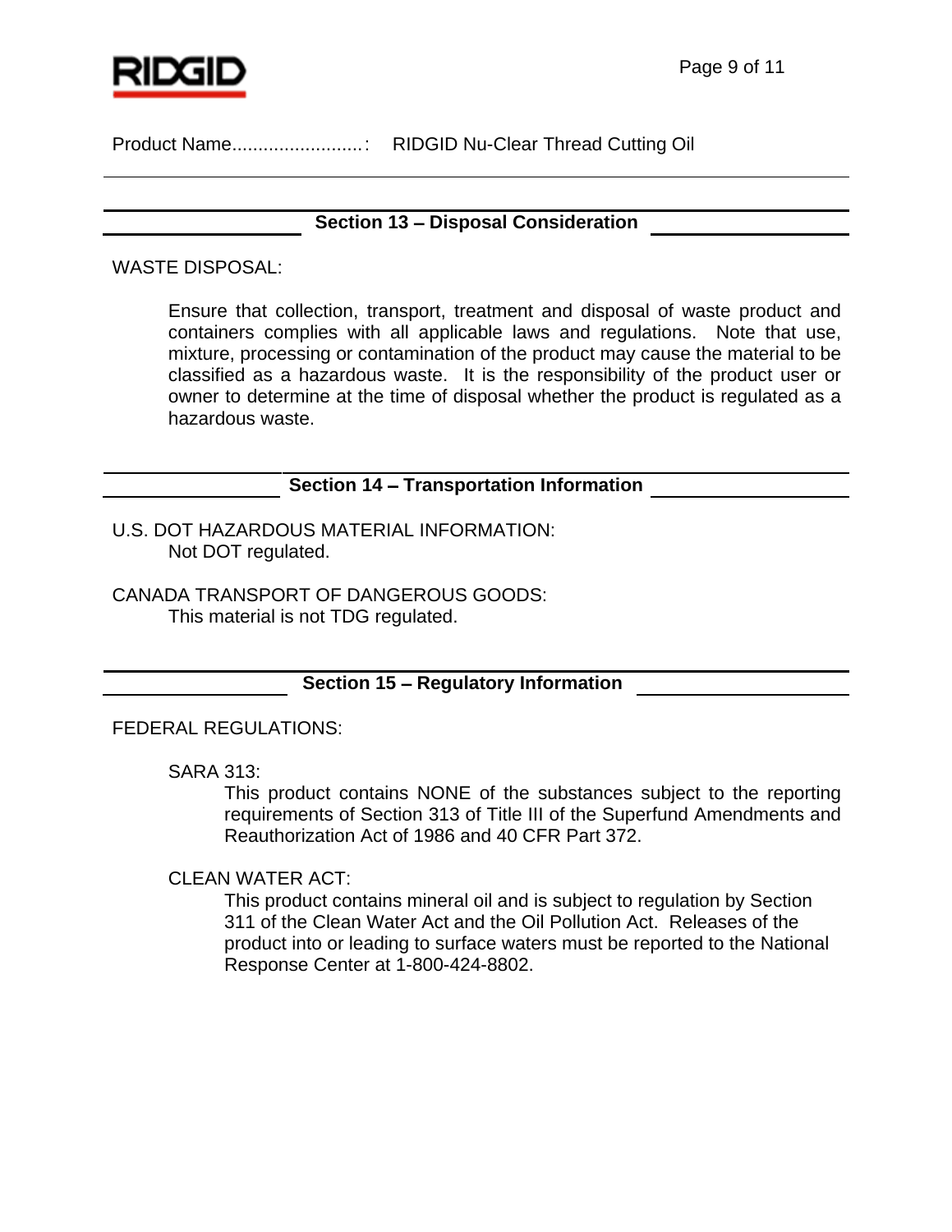## CERCLA REPORTABLE QUANTITY:

Any components listed below have been assigned a reportable quantity (RQ) by the Federal EPA. Releases of the product into the environment that exceed the RQ for a particular component must be reported to the National Response Center at 1-800-424-8802.

None to report

## TOXIC SUBSTANCE CONTROL ACT:

The components of this product are listed on the TSCA Inventory.

### OZONE DEPLETING SUBSTANCES:

This product contains no ozone depleting substances as defined by the Clean Air Act.

## HAZARDOUS AIR POLLUTANTS:

Any components listed below are defined by the Federal EPA as hazardous air pollutants:

None to report

#### STATE REGULATIONS

This product contains mineral oil, and as used, may be regulated by state used oil regulations. Check with the appropriate state agency to determine whether such a regulation exists.

## CANADA

WHMIS Classification: Not controlled under WHMIS

DSL:

The components of this product are listed on DSL Inventory.